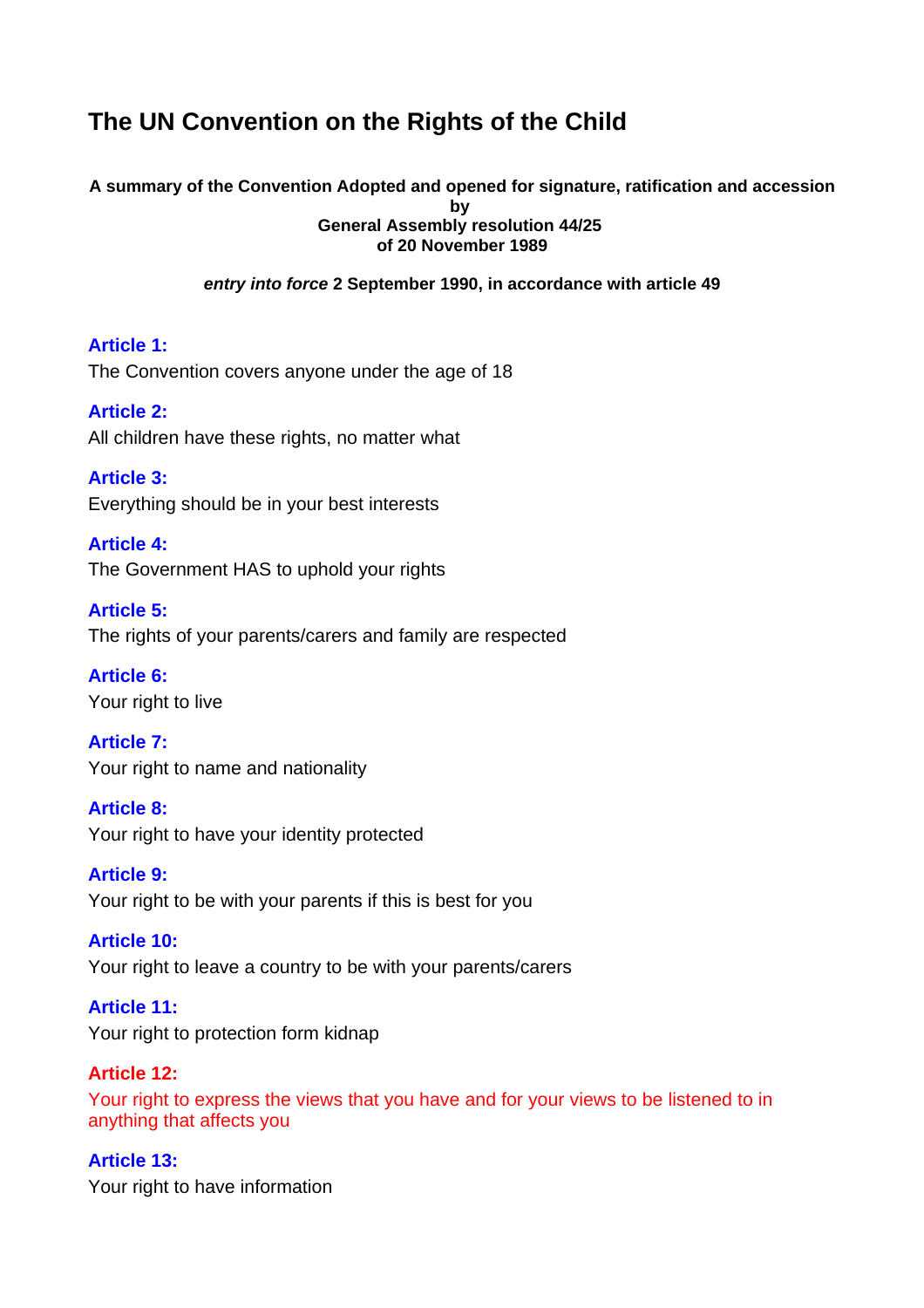### **Article 14:**

Your right to choose your own religion

### **Article 15:**

Your right to choose your own friends and hang out with them

## **Article 16:**

Your right to have some privacy, such as opening your own letters

## **Article 17:**

Your right to information through papers, TV etc.

## **Article 18:**

Both parents have a responsibility for you

### **Article 19:**

You should be protected from abuse and neglect

### **Article 20:**

Your right to be cared for if your family is unable to care for you

### **Article 21:**

Your right to be adopted if this is in your best interests

### **Article 22:**

Your right to protection and care and should be upheld should you have to leave your own country

#### **Article 23:**

Your rights to care, education and training if you are disabled

## **Article 24:**

Your rights to treatment if you are sick or poorly

### **Article 25:**

If you live in care this needs to be the right care for you

#### **Article 26:**

You are entitled to social security

## **Article 27:**

Your right to a decent standard of living

# **Article 28:**  Your right to EDUCATION

# **Article 29:**  Education you receive should help you develop and grow

# **Article 30:**

Your right to follow your own religion, language and culture